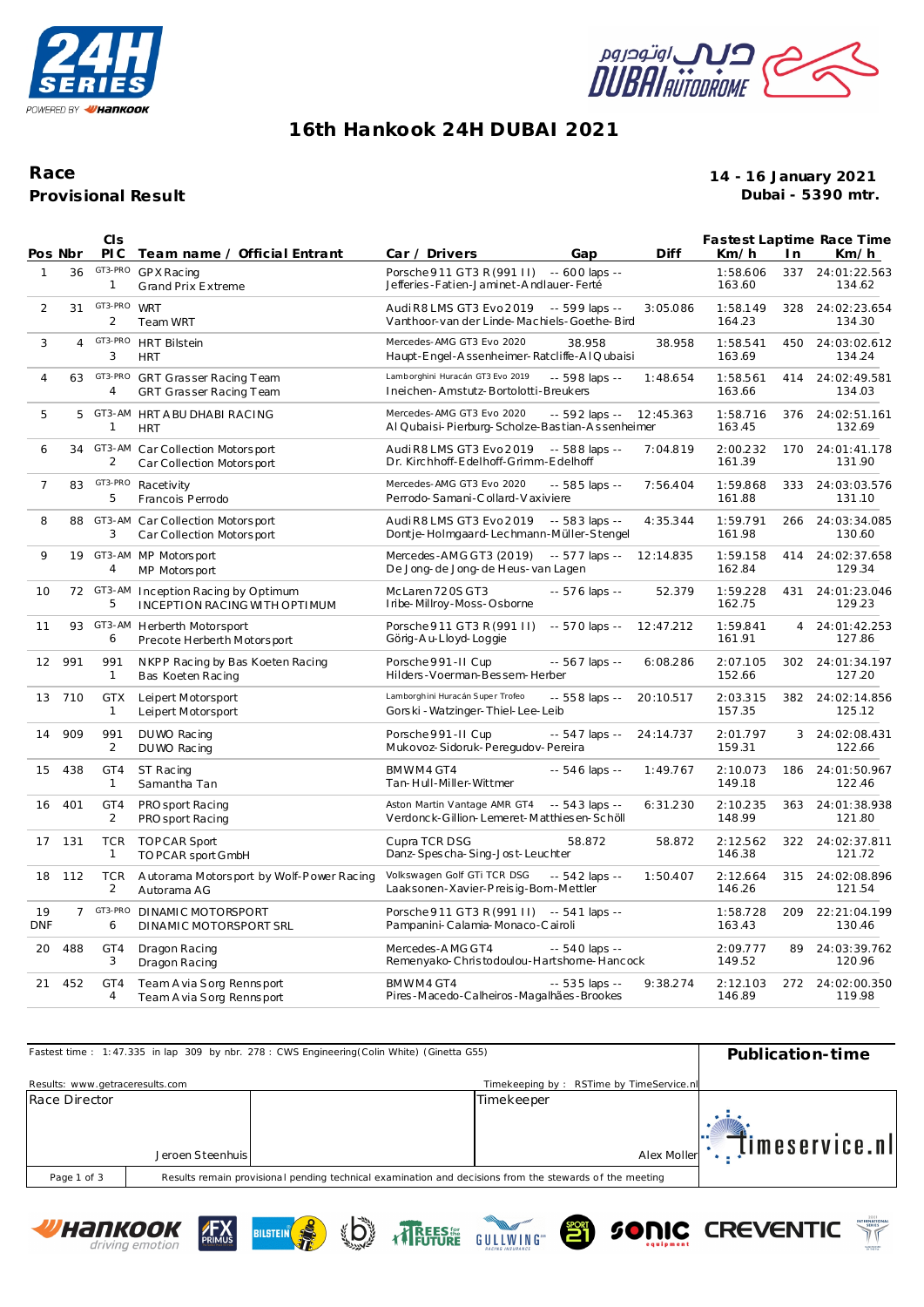



# **16th Hankook 24H DUBAI 2021**

### **Provisional Result Race**

#### **14 - 16 January 2021 Dubai - 5390 mtr.**

|                  |              | CIS                          |                                                                          |                                                                                   |                 |                |                    |                | Fastest Laptime Race Time  |
|------------------|--------------|------------------------------|--------------------------------------------------------------------------|-----------------------------------------------------------------------------------|-----------------|----------------|--------------------|----------------|----------------------------|
| Pos Nbr<br>22    | $\mathbf{1}$ | PI C<br><b>TCR</b>           | Team name / Official Entrant<br>Autorama Motorsport by Wolf-Power Racing | Car / Drivers<br>Volkswagen Golf GTi TCR DSG                                      | Gap<br>44.961   | Diff<br>44.961 | Km/h<br>2:12.881   | I n<br>16      | Km/h<br>24:02:45.311       |
|                  |              | 3                            | Autorama AG                                                              | Heyerdahl-Menden-Ogay-Kletzer-Mettler                                             |                 |                | 146.03             |                | 119.92                     |
| 23               | 188          | <b>TCR</b><br>$\overline{4}$ | AC Motorsport<br>Stephane Perrin                                         | Audi RS3 LMS DSG<br>Perrin-Thirion-Morales-Detry                                  | -- 534 laps --  | 3:45.146       | 2:12.124<br>146.86 | 337            | 24:04:11.458<br>119.57     |
| 24               | 199          | <b>TCR</b><br>5              | AC Motors port<br>Thierry Chkondali                                      | Audi RS3 LMS DSG<br>Chkondali-Hanratty-Kiefer-Wallenwein-Lajoux                   | -- 527 laps --  | 16:59.030      | 2:14.479<br>144.29 | $\overline{4}$ | 24:04:11.481<br>118.01     |
| 25               | 208          | <b>TCX</b><br>$\mathbf{1}$   | PK Carsport<br>Bert Longin                                               | BMWM2 CS Racing<br>Longin-Guelinckx-Longin-Lowette                                | $-511$ laps $-$ | 37:36.034      | 2:13.910<br>144.90 | 410            | 24:02:58.257<br>114.52     |
| 26               | 278          | <b>TCX</b><br>2              | <b>CWS Engineering</b><br>Colin White                                    | Ginetta G55<br>White-Brunot-Hayes-Tischner-Orange                                 | -- 504 laps --  | 15:59.886      | 1:47.335<br>180.78 | 309            | 24:02:45.964<br>112.97     |
| 27<br><b>DNF</b> | 107          | <b>TCR</b><br>6              | <b>BBR</b><br>MONLAUCOMPETICION                                          | Cupra TCR DSG<br>Asiralertsiri-Nuya - Kusiri - Kusiri-Sathienthirakul             | -- 493 laps --  |                | 2:12.708<br>146.22 | 275            | 22:46:20.586<br>116.92     |
| 28               | 302          | <b>TCX</b><br>3              | fun-M Motorsport<br>Simon Klemund                                        | BMWM240i Racing Cup<br>Klemund-Winslow-Corbett-King-Adomavi ius                   | -- 486 laps --  |                | 2:21.740<br>136.90 | 404            | 24:03:08.824<br>108.90     |
| 29               | 133          | <b>TCR</b><br>7              | Zengo Motorsport<br>ZENGO MOTORSPORT SERVICES KFT                        | Cupra TCR DSG<br>Kismarty-Lechner-Horváth-Tóth-Gál-Zeng                           | $-479$ laps $-$ | 16:37.672      | 2:14.365<br>144.41 | 3              | 24:02:54.150<br>107.35     |
| 30               | 280          | <b>TCX</b><br>4              | <b>CWS Engineering</b><br>Colin White                                    | Ginetta G55<br>Scorer-Pitamber-Hill-Stephen                                       | -- 475 laps --  | 8:06.259       | 2:09.719<br>149.58 |                | 334 24:01:47.058<br>106.54 |
| 31               | 138          | <b>TCR</b><br>8              | Simpson Motorsport<br>Sacha Kakad                                        | Audi RS3 LMS DSG<br>Jeannette-Kakad-Sales-Zamfir-Smith                            | 2:05.398        | 2:05.398       | 2:15.084<br>143.64 | $\overline{4}$ | 24:03:52.456<br>106.39     |
| 32               | 989          | 991<br>3                     | MRS GT-Racing<br>MRS GT-Racing                                           | Porsche 991-II Cup<br>Bleekemolen-Pappas-Alameri-Honkavuori                       | $-467$ laps $-$ | 17:17.522      | 2:04.373<br>156.01 | 175            | 24:02:10.094<br>104.72     |
| 33               | 451          | GT4<br>5                     | 3Y Technology<br>Team A via Sorg Rennsport                               | BMWM4 GT4<br>Vannelet-Lallement-Almeida-Piemonte-Sørensen                         | $-460$ laps $-$ | 16:53.743      | 2:11.918<br>147.09 | 328            | 24:03:24.473<br>103.06     |
| 34               | 218          | <b>TCX</b><br>5              | Sally Racing<br>Team Sally Racing                                        | Cupra DSG<br>Lund-Obel-Nyboe-Thomsen                                              | -- 455 laps --  | 11:39.085      | 2:16.554<br>142.10 | 239            | 24:03:28.581<br>101.93     |
| 35               | 701          | <b>GTX</b><br>2              | Vortex V8<br>Philippe Bonnel                                             | Vortex 1.0<br>Bonnel-Amrouche-Gaillard-Varutti                                    | $-449$ laps $-$ | 13:35.059      | 2:06.141<br>153.83 |                | 2 24:02:52.234<br>100.63   |
| 36<br><b>DNF</b> | 707          | <b>GTX</b><br>3              | ARC Bratislava<br>ARC Bratislava                                         | Lamborghini Huracán Super Trofeo<br>Konopka- Konopka - Jonušis-Padovani-Mikulasko | -- 441 laps --  |                | 2:04.653<br>155.66 | 354            | 19:31:41.224<br>121.72     |
| 37               | 101          | <b>TCR</b><br>9              | Red C amel - Jordans .nl<br>Red C amel - Jordans .nl                     | Cupra TCR DSG<br>Breukers-Littig-Liquorish-Meijer                                 | -- 438 laps --  |                | 2:14.125<br>144.67 | 169            | 24:02:17.967<br>98.21      |
| 38<br><b>DNF</b> | 85           | GT3-AM<br>7                  | CP Racing<br>CP Racing                                                   | Mercedes-AMG GT3 Evo 2020<br>Putman-Espenlaub-Foster-Lewis                        | $-435$ laps $-$ |                | 2:00.452<br>161.09 | 396            | 18:12:46.176<br>129.32     |
| 39               | 708          | <b>GTX</b><br>$\overline{4}$ | Gt 3 Poland<br>GT 3 Poland                                               | Lamborghini Huracán Super Trofeo<br>Moczulski-Lewandowski-Mikrut-Kowalski-Opiola  | -- 431 laps --  |                | 2:03.051<br>157.69 | 261            | 24:03:08.906<br>96.58      |
| 40<br><b>DNF</b> | 924          | 991<br>$\overline{4}$        | PRO FILDOORS by Huber Racing<br>PRO FILDOORS by Huber Racing             | Porsche 991-II Cup<br>ten Voorde-Melnikov-Mekvabishvili-Rindone-Hoffsümmer        | -- 397 laps --  |                | 2:03.978<br>156.51 | 351            | 17:29:22.338<br>122.34     |
| 41<br><b>DNF</b> | 978          | 991<br>5                     | Speed Lover<br>Olivier Dons                                              | Porsche 991-II Cup<br>Dons-Paque-Blanchemain-O oms-van Hover                      | $-345$ laps $-$ |                | 2:08.384<br>151.14 | 5              | 16:27:59.424<br>112.92     |
| 42<br><b>DNF</b> | 154          | <b>TCR</b><br>10             | QSRRacing<br>Jimmy de Breucker                                           | Audi RS3 LMS DSG<br>de Breucker-de Breucker-Drieghe-Huisman-Sokolovskiy           | $-335$ laps $-$ |                | 2:14.792<br>143.96 | 326            | 15:01:07.412<br>120.22     |
|                  |              |                              | Not Classified in Class GT3-PRO                                          | Classification limit (60% of 600 Laps) = $360$ Laps                               |                 |                |                    |                |                            |

| Fastest time: 1:47.335 in lap 309 by nbr. 278 : CWS Engineering (Colin White) (Ginetta G55) | Publication-time |                                                                                                         |                                          |                       |
|---------------------------------------------------------------------------------------------|------------------|---------------------------------------------------------------------------------------------------------|------------------------------------------|-----------------------|
| Results: www.getraceresults.com                                                             |                  |                                                                                                         | Timekeeping by: RSTime by TimeService.nl |                       |
| Race Director                                                                               |                  |                                                                                                         | Timekeeper                               |                       |
|                                                                                             |                  |                                                                                                         |                                          |                       |
|                                                                                             |                  |                                                                                                         |                                          | . .<br>Ţimeservice.nl |
|                                                                                             | Jeroen Steenhuis |                                                                                                         | Alex Moller                              |                       |
| Page 2 of 3                                                                                 |                  | Results remain provisional pending technical examination and decisions from the stewards of the meeting |                                          |                       |